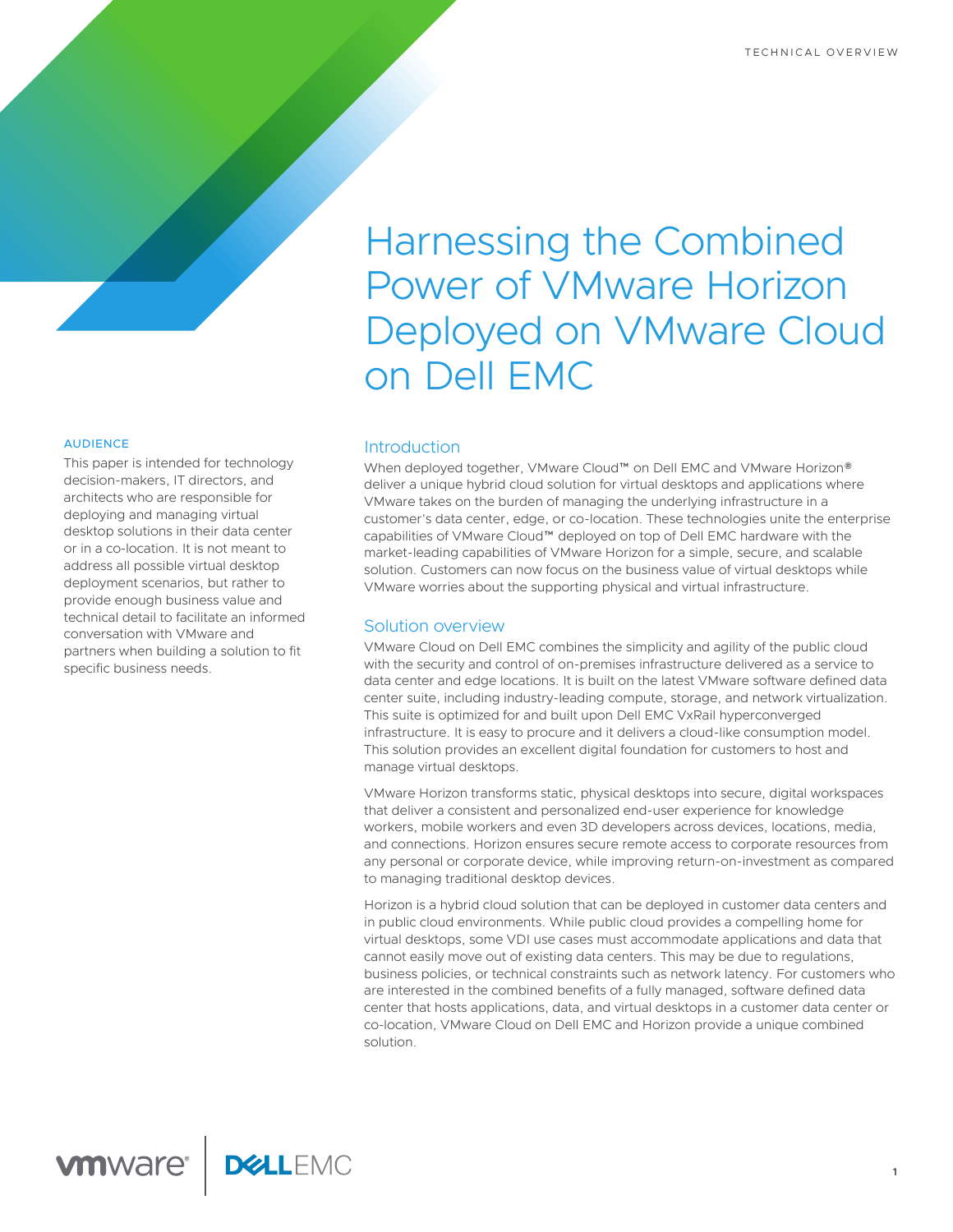

FIGURE 1. VMware Cloud on Dell EMC captures the best attributes of VMware Cloud on AWS and on-premises deployments.

# Business case

Providing data and applications to users anywhere and on any device has become essential to keeping businesses, education, and healthcare running. As a result, we have seen tremendous customer demand for virtual desktop infrastructure (VDI) solutions. Successfully deploying and managing VDI depends on several fundamental requirements:

- Modernizing the underlying infrastructure
- Extending data center capacity
- Limiting the need for staff to work in the office or travel to remote locations
- Centralizing desktop management
- Rapidly provisioning and deploying desktops to both employees and contract workers

VMware Cloud on Dell EMC provides modern infrastructure, that easily expands on-premises data center capacity. It does this quickly with minimal need for on-site customer contact. VMware Horizon® provides a centralized single-pane-of-glass for deploying and managing virtual desktops to quickly get workers productive without entering the physical workplace.

# Key benefits of VMware Cloud on Dell EMC

- Deliver a cloud-like experience for Horizon desktops on-premises.
- Deploy and support virtual desktop infrastructure quickly and easily.
- Provide high performance hardware for workspace density and an optimized user experience.
- Unify virtual desktop environment management through a single, centralized entitlement layer.
- Deliver enterprise-class security and compliance that is aligned to organizational requirements.
- Maintain consistent infrastructure and operations across sites.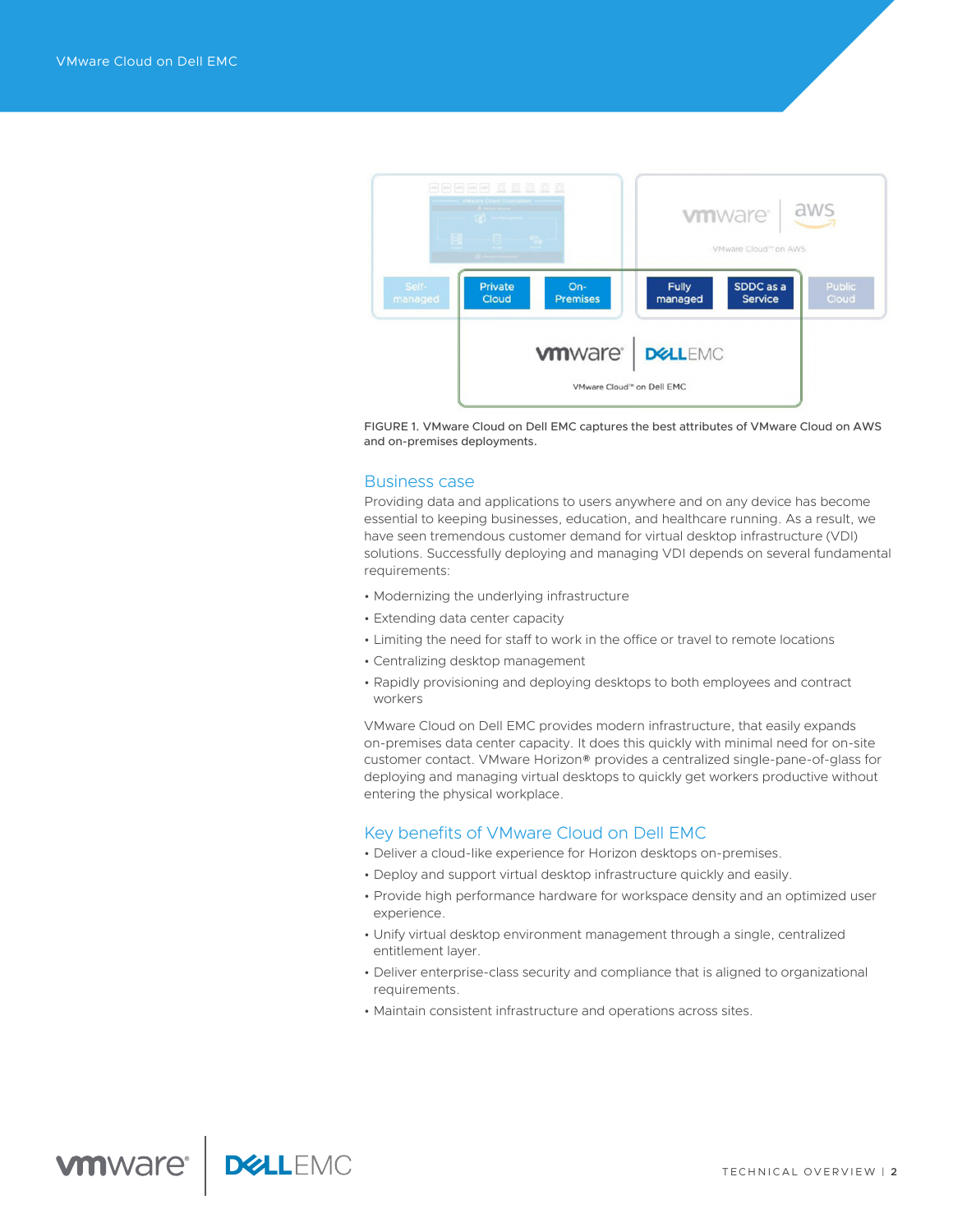## Customer examples and use cases

VMware Cloud on Dell EMC and VMware Horizon form a joint offering that is applicable to both data center and edge locations. While not an exhaustive list, some of the most common use cases this solution addresses are:

#### Retail

Retail customers have distributed and often remote infrastructure locations. These locations are business critical but operate under tight margins. This presents a challenge for IT teams to install and support VDI at retail or branch locations while minimizing operational costs. The solution in this paper provides retailers with a way to deploy modern infrastructure for VDI while minimizing the need for IT staff to perform on-site deployments and ongoing maintenance. The result is a reduction in operational overhead, which gives the customer a competitive edge.

#### Manufacturing

Manufacturing customers have factory sites that are often located far from administrative offices to take advantage of less expensive real estate or for logistical reasons. Factory workers need access to both local and corporate applications using a wide range of endpoint devices. This solution keeps business-critical production infrastructure performing while also managing remote virtual desktop infrastructure.

#### **Healthcare**

Healthcare presents many unique IT challenges. Patient care is often an urgent matter and health services need to reach people in urban centers and rural locations. At the same time medicine is highly dependent on IT systems and endpoint infrastructure that are secure, up-to-date, and constantly monitored to maintain availability and performance. To support this essential mission, IT staff require dependable solutions like those described in this paper to provide critical tools that doctors, and nurses need so they can treat patients wherever they are.

#### Public sector

Public Sector provides important services to their constituents. The success of these services depends on positive citizen engagement. This mission requires robust and distributed infrastructure that supports VDI to ensure that the needs of citizens are met in their communities. All of this must be done under tight budgets and cost control. These challenges can be addressed with the solution presented here because it delivers solid, vendor managed infrastructure for VDI, in a predictable all-inclusive subscription. This means that government workers can serve the public with confidence and transparency.



Freedom from asset ownership < Subscription based pricing < Choice of payment terms < VMware branded service < Jointly operated by VMware and Dell

FIGURE 2. VMware Cloud on Dell EMC features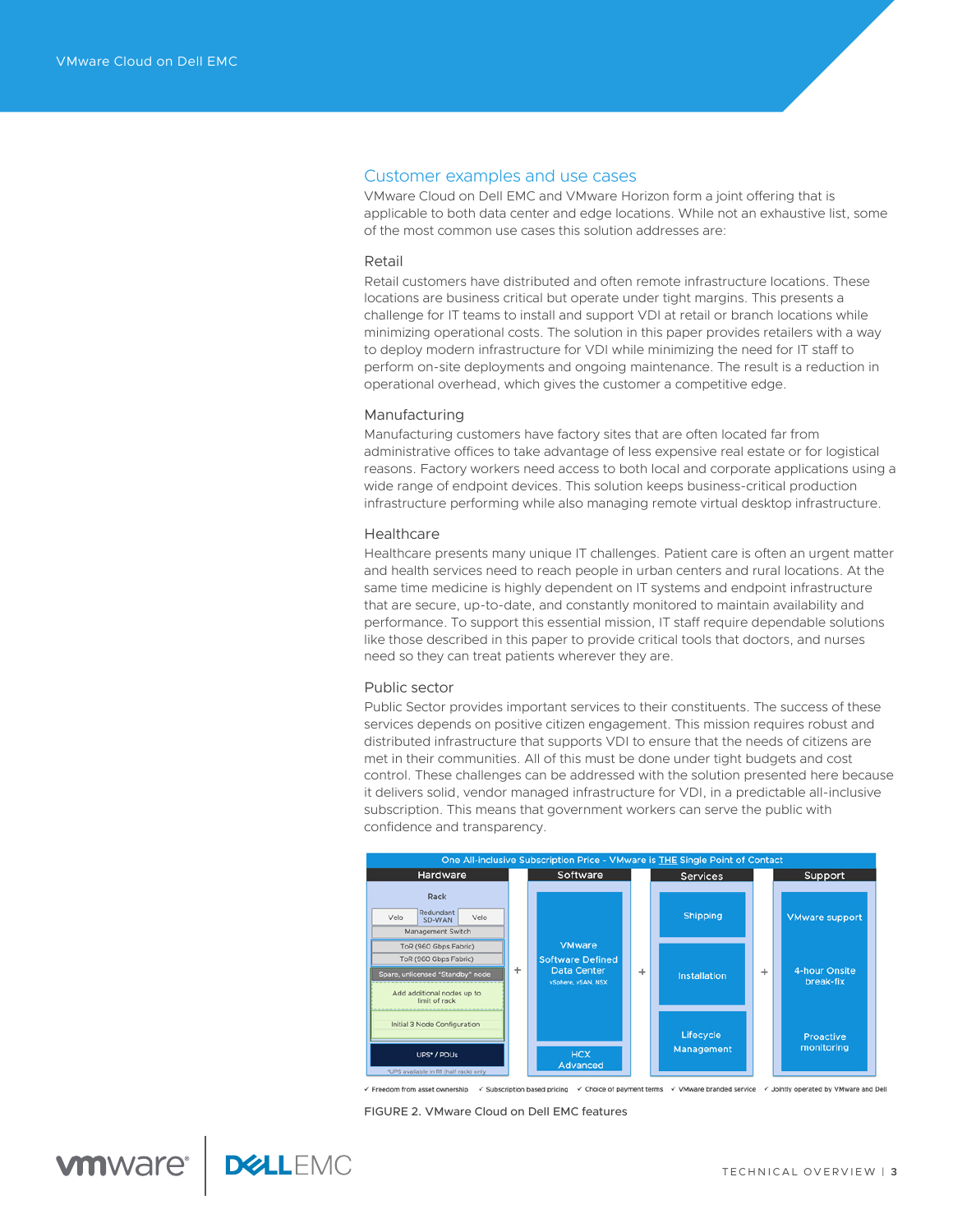# VMware Cloud on Dell EMC: What's included

#### Compute

VMware Cloud on Dell EMC is built on the latest Dell EMC VxRail hardware that offers high performance through modern CPUs and memory, flash storage devices, and high-speed networking. These hyperconverged infrastructure (HCI) hosts combine physical compute and storage with VMware vSphere into one integrated highperformance system which makes them ideal building blocks for virtual desktop environments. See the *[data sheet](https://docs.vmware.com/en/VMware-Cloud-on-Dell-EMC/services/vmc.dell.emc.datasheet.pdf)* for host details.

#### **Storage**

The VMware Cloud on Dell EMC offering is based on hyperconverged infrastructure, which means the storage scales with the number of compute hosts in the rack. VMware vSAN all-flash datastores provide extremely high performance for a wide range of demanding workloads including VDI. The vSAN datastore is encrypted to protect customer workload data.

#### Networking

This combined solution provides unique security and networking benefits for virtual desktops. VMware Horizon provides a high degree of intrinsic security because VMware's VDI implementation inherently reduces the attack surface of virtual desktops. It also allows administrators to lock down desktops and prevent inadvertent or malicious user actions that are common causes of security breaches.

VMware Cloud on Dell EMC includes VMware NSX-T. This software defined networking component provides additional security for virtual desktops. Not only does NSX-T help secure North/South network traffic in the data center, it also secures East/West traffic between workloads creating a zero-trust security model. This is accomplished when micro segmentation is applied through granular firewall rules in NSX-T between VMs or workload groups. By reducing the attack surface of virtual desktops and blocking malicious code from laterally traversing between desktops Horizon and NSX-T together provide an enhanced security posture for customers.

# Virtual Desktop Infrastructure

As mentioned throughout this paper Horizon can be run on top of VMware Cloud on Dell EMC to simplify the supporting digital foundation for VDI and allow customers to focus on virtual desktops instead of the underlying infrastructure. The combined solution provides enterprise-class security and support for VMware Horizon environments. It also provides superior workspace density and high performance for a great end-user experience when running the most demanding desktop applications.

A key benefit of combining VDI with this managed service is that it provides a known, prescriptive infrastructure that maintains consistency wherever it is deployed. This guaranties a level of reliability and performance of the supporting infrastructure that is difficult to maintain in most customer managed environments. This translates into a reliable desktop service and improved end-user experience.

# Horizon Desktop and VMware Cloud on Dell EMC architectural overview

## Horizon deployment strategies

A typical Horizon architecture design uses a pod and block strategy. A block is a single vCenter, while multiple blocks combined make a pod. A Horizon pod is a unit of organization determined by Horizon scalability limits. Each Horizon pod has a separate management portal, and so a standard design practice is to minimize the number of pods. For the purposes of this paper, we will consider a single pod architecture.

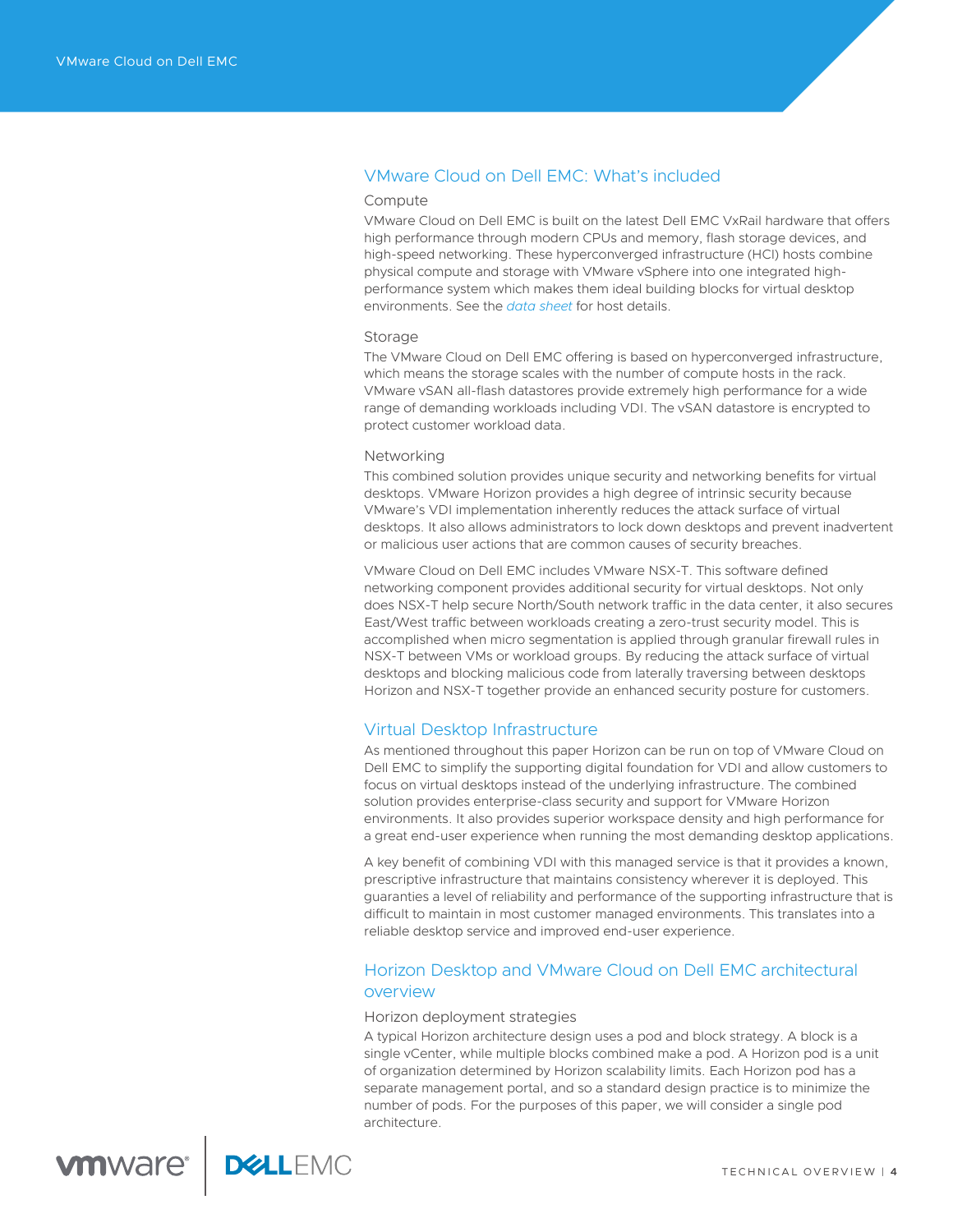

FIGURE 3. In this deployment architecture, all SDDC management components such as VMware vCenter, NSX Manager and NSX Edge are placed in a Management-Resource-Pool. All VMware Horizon management components such as Unified Access Gateways, Connection Servers, Database Servers and App Volumes are placed in a Compute Resource Pool along with Virtual Desktops and Load Balancers.

Every cloud has its own network connectivity design. Combined with VMware NSX Edge, VMware Cloud on Dell EMC presents unique requirements for deploying Horizon that are slightly different from a customer managed on-premises environment. These requirements are detailed in the *[Horizon on VMware Cloud on](https://www.vmware.com/content/dam/digitalmarketing/vmware/en/pdf/products/vmw-horizon-on-vmware-cloud-on-dell-emc-architecture.pdf)  [Dell EMC Reference Architecture Paper](https://www.vmware.com/content/dam/digitalmarketing/vmware/en/pdf/products/vmw-horizon-on-vmware-cloud-on-dell-emc-architecture.pdf)*.

Given that VMware Cloud on Dell EMC supports one vCenter per software defined datacenter, we recommend a deployment architecture where the Horizon Connection Servers and VMware Unified Access Gateways (UAGs) are running inside the cloud service infrastructure. This effectively turns each SDDC into a single block thereby simplifying the scalability of Horizon running on VMware Cloud on Dell EMC.

The following diagram shows a basic Horizon pod deployment in VMware Cloud on Dell EMC.



FIGURE 4. Horizon pod deployment in VMware Cloud on Dell EMC

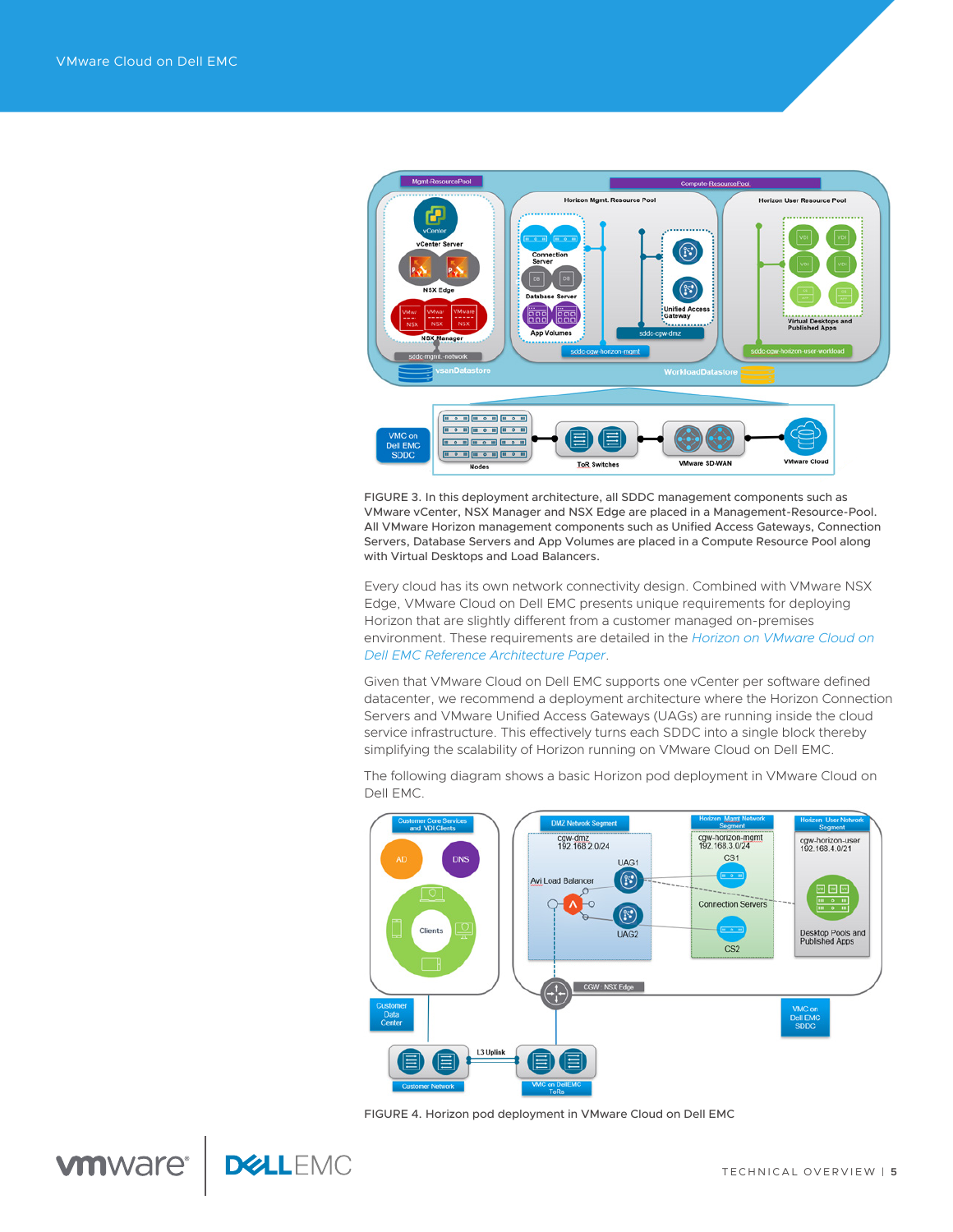# How to size VMware Cloud on Dell EMC hosts for Horizon

Horizon's sizing methodology on a host running on VMware Cloud on Dell EMC is simpler than Horizon running in a customer installed and managed on-premises scenario. This is because the hosts, racks, and software defined data center components are always standardized and prescriptive.

Host type and desktop sizing help determine the number of hosts needed to support your VDI requirements. It is central to determining the cost-per-desktop. A single Horizon pod is the simplest deployment scenario. The number of desktop sessions a single pod can handle depends on several factors that are specific to each customer. These factors include user profiles, application workloads, and network bandwidth. The variables differ from one customer to the next. Customers should consult with their VMware end user computing sales team or partner to determine the specific performance requirements for their virtual desktop solution. Once determined a maximum concurrent desktop sizing estimate can be calculated and this will dictate the type and number of hosts that should be ordered in a rack. Once this has been calculated it is easy to add additional capacity from the *[VMware Cloud Portal](https://cloud.vmware.com/)* in the future to expand the solution.

Key assumptions for this basic deployment example include:

- No existing on-premises Horizon pods will be connected to the new pod using Cloud Pod Architecture (CPA).
- Local end users will connect to their virtual desktops through the L3 uplinks.
- The Active Directory domain controller will reference the existing AD through the top of rack switch uplinks.

The information needed to size, and plan workload deployments are as follows:

- Number of concurrent desktops
- Required vCPU per desktop
- Required vRAM per desktop
- Required storage per desktop

## Licensing considerations

A unique cost benefit to this solution is that customers can leverage existing 3rd party licensing agreements such as Microsoft Windows desktop operating system licensing. Because VMware Cloud on Dell EMC is deployed on-premises it is not necessary to purchase License Mobility and Software Assurance as is required when migrating desktops to a 3rd party public cloud. This can have a positive impact on a TCO/ROI calculation when considering VMware Cloud on Dell EMC vs other public cloud solutions.

For Horizon licensing, customers have the option to deploy with a new *Horiz[on](https://www.vmware.com/products/horizon-universal-license.html) [Universal license](https://www.vmware.com/products/horizon-universal-license.html).* Customers with Horizon perpetual licenses should contact their VMware or partner sales representative to determine the best Horizon licensing option for VMware Cloud on Dell EMC.

Regardless of whether customers are deploying Horizon on-premises or on VMware Cloud on Dell EMC, if they are using any of the subscription licenses, they must install the Horizon Cloud Connector to enable subscription license management for Horizon. The Horizon Cloud Connector is a virtual appliance that connects a Horizon pod with Horizon Cloud Service features.

**vmware<sup>®</sup> | DELLEMC**